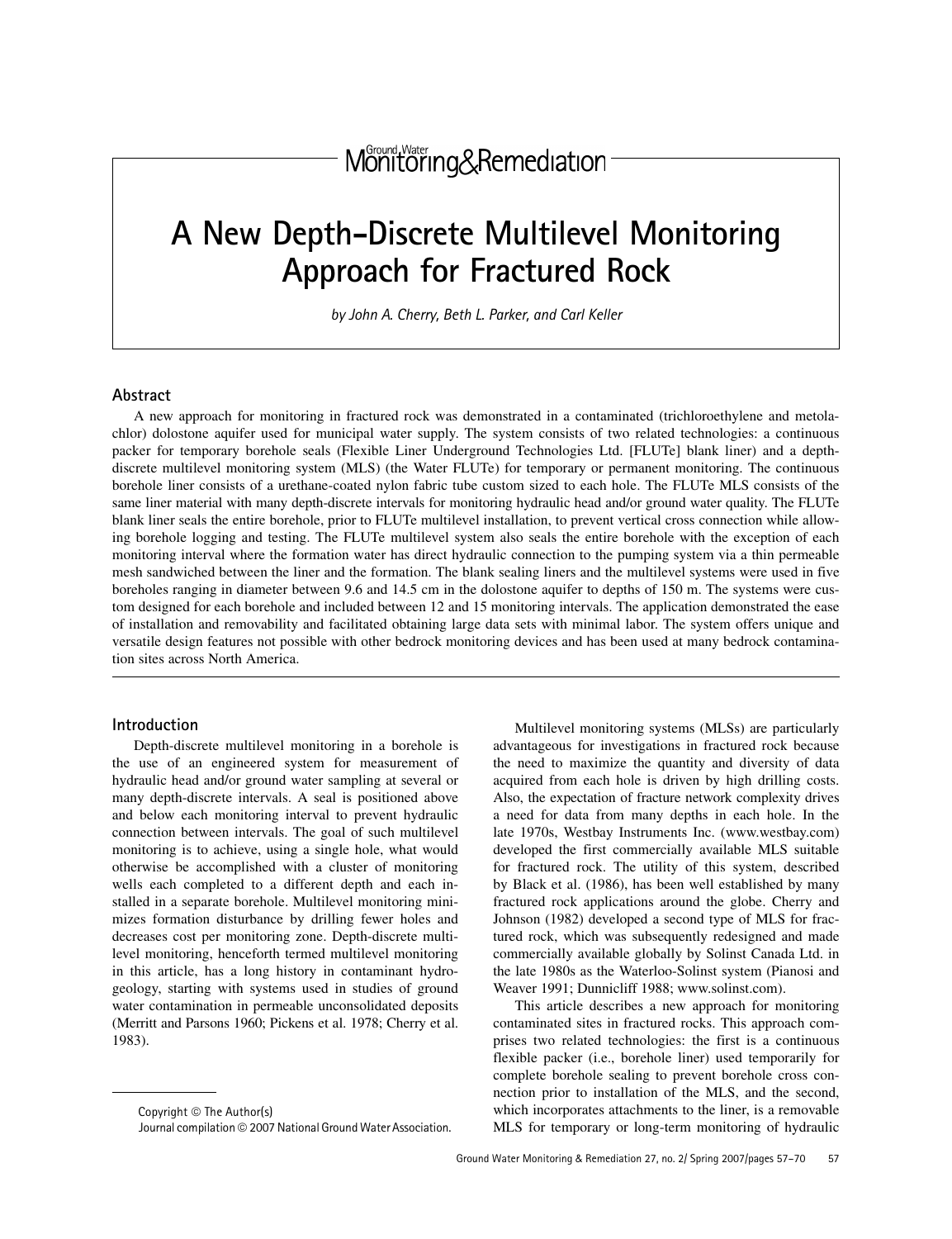head and/or water quality. This new system is different than the Waterloo-Solinst and Westbay systems, allowing it to accomplish multilevel monitoring in ways and circumstances not otherwise possible. This approach was initially developed by Flexible Liner Underground Technologies Ltd. (FLUTe) in the late 1990s and evolved to its present design by refinements based on experience at many field sites (www.flut.com). The design and operation of the borehole liner and FLUTe MLS is presented herein along with a description of their performance at a site where trichloroethylene (TCE) and a pesticide, metolachlor (MET), occur in a fractured dolostone aquifer used for municipal water supply in Cambridge, Ontario. The precursor for the FLUTe ground water method was a patented version of the flexible liner technology known as the SEAMIST<sup>™</sup> system developed by Carl Keller for vadose zone monitoring beginning in 1991.

The FLUTe method has been used at many fractured rock sites; however, the technology was pushed to its limit at the Cambridge, Ontario site, which resulted in major design improvements in response to the field experience. At this site, exceptionally large data sets were produced by taking full advantage of the capabilities of the method. The Cambridge site is used by the University of Waterloo to develop and assess methods for investigating ground water contamination in both overburden and bedrock. At the same site, a modified version of the Waterloo-Solinst system is being used for investigations in the overburden (Parker et al. 2006). An early version of the FLUTe system was first used in the dolostone at the site in 2000 to 2001. An improved version was used beginning in 2002, and a version with additional improvements was used beginning in 2004. By 2005, five holes were equipped with FLUTe multilevel systems.

#### System Components and Installation Procedure

Each component of the FLUTe multilevel system, also called the Water FLUTe® system, is attached to the borehole liner, making it the fundamental component of the multilevel system. The liner is made from impermeable, tubular, and flexible nylon fabric slightly larger than the borehole and it extends from the top to the bottom of the hole. The liner is inflated when the water level inside the liner is positioned a few meters above the hydraulic head in the zone of highest head in the hole. On its own, without any attachments, the blank liner performs as a complete seal like a continuous packer in the hole. When used in this manner, the blank liner prevents hydraulic cross connection in the hole. When ports for water sampling and/or hydraulic head monitoring are attached to the liner, the system performs as a depth-discrete MLS. The procedures for installation and removal are the same for both the blank liner and the MLS.

The blank liner and also the multilevel system are installed using a procedure known as eversion: a process whereby the tubular liner turns from being inside out to being right side out as it descends down the hole. Figure 1 shows the four main stages in the installation procedure. In the first stage (Figure 1A), the reel on which the liner is shipped from the manufacturing facility to the field site is positioned close to the surface casing onto which the top of the liner is clamped. The surface casing normally extends through the overburden and/or rock rubble into competent rock. In this first stage, the liner is pushed by hand down into the casing  $(-1 \text{ m})$  to form an annular pocket in which water is then added to drive the liner farther down the hole (Figure 1A). Addition of water into this initial handformed pocket causes continuous propagation of the liner down the hole.



Figure 1. Stages in installation of blank liner: (A) liner is clamped to casing head and pushed by hand a few feet down the casing before water is added, (B) the liner goes below the standing water level in the hole, which pushes water into the formation, (C) the liner is halfway down the hole at which point only the tether remains on the reel, and (D) the liner is completely everted in the hole and the water level inside the liner is raised a few meters or more above the static water level measured in the open hole prior to liner installation; this excess head causes inflation of the liner to seal the borehole.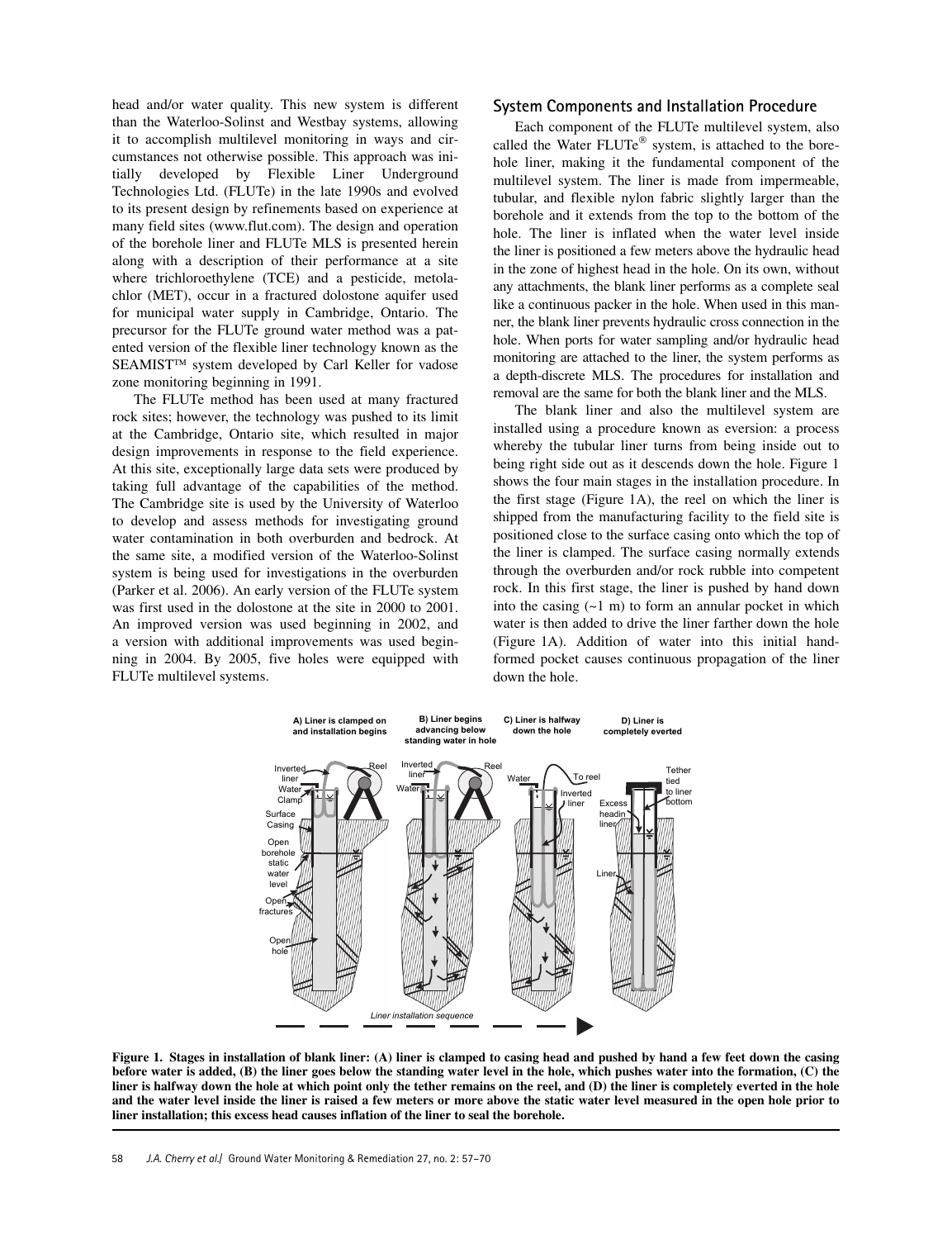In the second stage, continued addition of water causes the liner to descend below the standing water level in the hole, and as it goes deeper, the liner causes expulsion of water from the hole into the formation (i.e., into fractures; Figure 1B). In effect, the installation procedure is a progressive large-scale slug test because at each point in time, the rate of liner descent is governed by the transmissivity of the open-hole segment below the bottom of the liner. The length of this open-hole segment decreases as liner installation proceeds, and if the hole has substantial transmissivity all of the way to the bottom, installation of the liner is typically completed within 1 to 2 h. However, if the hole has low transmissivity throughout or in the bottom parts, the installation can take many hours or even several days. This longer time is usually not detrimental because only minimal labor is required during periods of slow liner descent, which involves periodic checking and perhaps topping off the water level inside the liner. If faster installation is desired, a water removal tube, typically 1- to 2-cm inner diameter (ID), is inserted deep in the hole before liner installation starts. With this tube in place, liner descent is accelerated by pumping water from this tube situated between the liner and the borehole wall. The tube is withdrawn after the liner reaches the bottom of the hole. To allow tube removal, the water level inside the liner is lowered to cause liner deflation and then the water level is raised to reinflate the liner after the tube is withdrawn.

The halfway point of the liner installation is achieved when the bottom end of the liner (i.e., the tubular roll) is completely off the reel and the bottom end of the liner is positioned at the top of the casing (Figure 1C). At this halfway point, only the tether line remains on the reel. As the liner continues to go down the hole, the tether rolls off the reel and also goes down inside the liner. The main purpose of the tether is for removal of the liner from the hole, if removal is desired later. The liner installed in each hole is generally constructed to the hole length; and therefore, when the bottom of the liner reaches the hole bottom, it is fully everted (Figure 1D). Because the liner is everted in the hole rather than just lowered down the hole, no part of the outside of the liner contacts the borehole wall until it everts. Therefore, there is no rubbing or scraping along the borehole wall. Rubbing or scraping is also avoided when the liner is removed because removal is just the opposite of the installation process, except that water is pumped from the liner interior while tension is applied to the tether.

The MLS is constructed by creating attachments outside and inside the liner to allow formation water from depth-discrete segments to pass through the liner into pump systems. Specifically, monitoring intervals are formed by bonding different materials to the liner. For simplicity, Figure 2 shows a single monitoring interval with a double check–valve pump system for sampling the interval. In this version of the system, the hydraulic head in the monitoring interval is determined manually using a standard water level tagline. In another version of the system, a pressure transducer is positioned on the port-pump tube, just below the first check valve, with the cable extending to ground surface inside the liner. Each monitoring interval is formed by a thin flexible spacer (Figure 3), attached by



Figure 2. The port and pump system in the FLUTe multilevel system; for clarity, only one port and pump system are shown; however, actual FLUTe systems contain multiple ports. In the system illustrated here, hydraulic head is determined by lowering a conventional water level probe down the pump tube. Or, in an alternative design, a dedicated pressure transducer is connected to each port.

heat welding on the outer surface of the liner, to create a segment of the borehole not sealed by the liner. The spacer is constructed using a permeable mesh cut to the desired length of the monitoring interval and that runs continuously around the circumference of the borehole. The mesh forms a very pervious but thin (1- to 2-mm) annulus between the liner and the hole wall, and it intersects all ground water flow paths that encounter the borehole wall in the interval. Figure 3 shows the perforated tube that conducts the formation water from those flow paths to the port through the liner. A thin outer filter fabric composed of finely woven nylon or polyester is stitched to the spacer to prevent particles of 200 µm or larger (e.g., sand or coarse silt) from going through the port into the pumping system. Because the combined thickness of the spacer composite is so small (less than 2 mm), the spacer has almost no storage volume, and therefore, minimal purging is required to draw fresh formation water into the plumbing in the interior of the liner.

Figure 4 shows the port with a dedicated gas-driven, double-valve pump. The port behind the permeable spacer connects through the liner to a tube called the ''port tube'' that descends to the bottom of the liner in an interior sleeve of the liner. The port tube rises up to the bottom end of the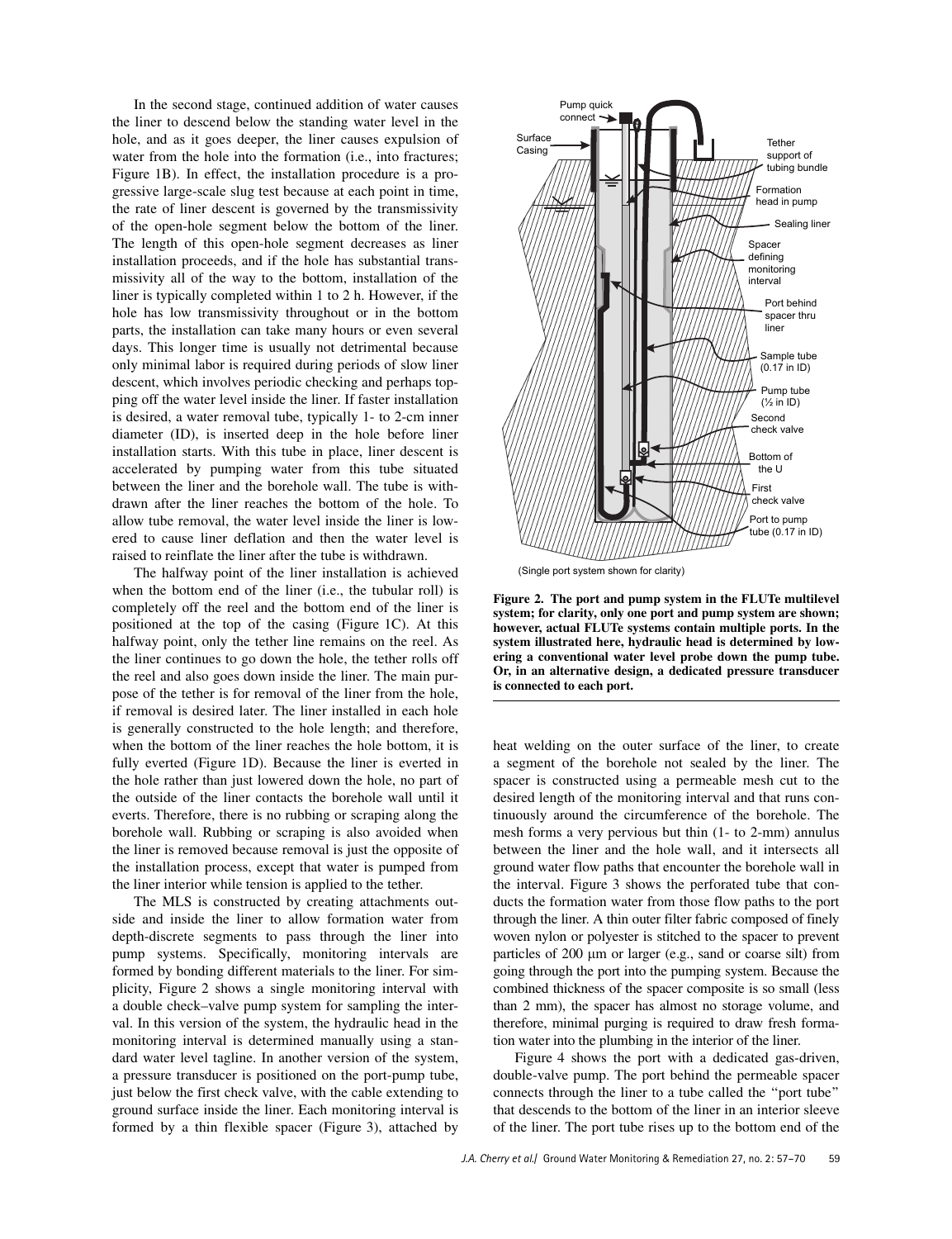#### **Side cut view** A



Figure 3. Details of the spacer design and other aspects of the monitoring port: (A) vertical cross section through centerline and (B) horizontal cross section.

pump at the first check valve. The port tube does not go directly up from the port to ground surface but rather goes down to the bottom of the liner and then up to the pump. This check-valve pump design is unique to the FLUTe system when compared to other gas-driven, check-valve pumps used in other multilevel systems and monitoring wells. The advantage of this down-then-up configuration is that, regardless of the port elevation, the pump length is the same for each port. Therefore, the pumping volume per unit stroke is much larger than that produced by other types of dedicated gas-driven downhole pumps. The FLUTe pumping system allows simultaneous purging of FLUTe pumps connected to several ports. The water flowing from the spacer enters the pump tubes through the first check valve and fills the pumping system to the level of the hydraulic head in the formation at each spacer. The check valve has a Teflon $^{\circledR}$  ball, but no spring, to provide the minimum impedance to the equilibration of the water level in the pump tube with the water level in the formation after purging. This equilibration allows for the manual water level measurements of hydraulic head. Thus, calibration of pressure transducers attached to each port can be checked after installation, or the system can be used without pressure transducers.

The pump system consists of the two tubes to the surface forming a very long U shape (Figure 4). The large tube, called the "pump tube," is typically 0.5-in (1.27-cm) ID. The other leg of the U is a smaller diameter tube,



Figure 4. Procedure for purging and sampling the FLUTe gas-driven, double-valve pump system. The pump system yields water when gas pressure is applied to the pump tube (large diameter), which drives the water in the pump tube to surface via the sample tube (smaller diameter). During this water yield period, the first check valve is closed and the second one is open. When the gas pressure application stops, the flow stops and the second check valve closes, causing storage of water in the sampling tube until the next application of gas pressure.

typically 0.17-in (0.43-cm) ID, referred to as the ''sample tube.'' A second check valve is often included in the sample tube near the bottom of the pump U bend. The second check valve usually contains a stainless steel ball without a spring. The primary advantage of the second valve is the improved pumping efficiency by preventing backflow into the pump tube as it is refilling with water. The second valve is also useful for relatively shallow holes and for use with flow-through devices where water quality monitoring occurs at ground surface prior to sample collection. The disadvantage of the second check valve is that it increases the complexity of the pumping system and it requires that the system be purged of water prior to obtaining a manual water level measurement. The pump tube systems for the Water FLUTe ports are connected and supported with Kellum<sup> $TM$ </sup> grips attached to the central tether. The entire tubing bundle is wrapped in a diagonally woven sheath. In this compact, snakelike form, it passes easily into the liner during the installation procedure.

A 1.27-cm-ID tagline tube is included in the tubing bundle to facilitate manual measurement of the water level inside the liner. The entire tubing system from the spacer to the surface is generally made of polyvinylidene fluoride (PVDF) tubing but other tubing, such as nylon, has been used on some systems. All systems produced before 2002 used nylon tubing. The fittings are usually brass unless stainless steel or another material is specified.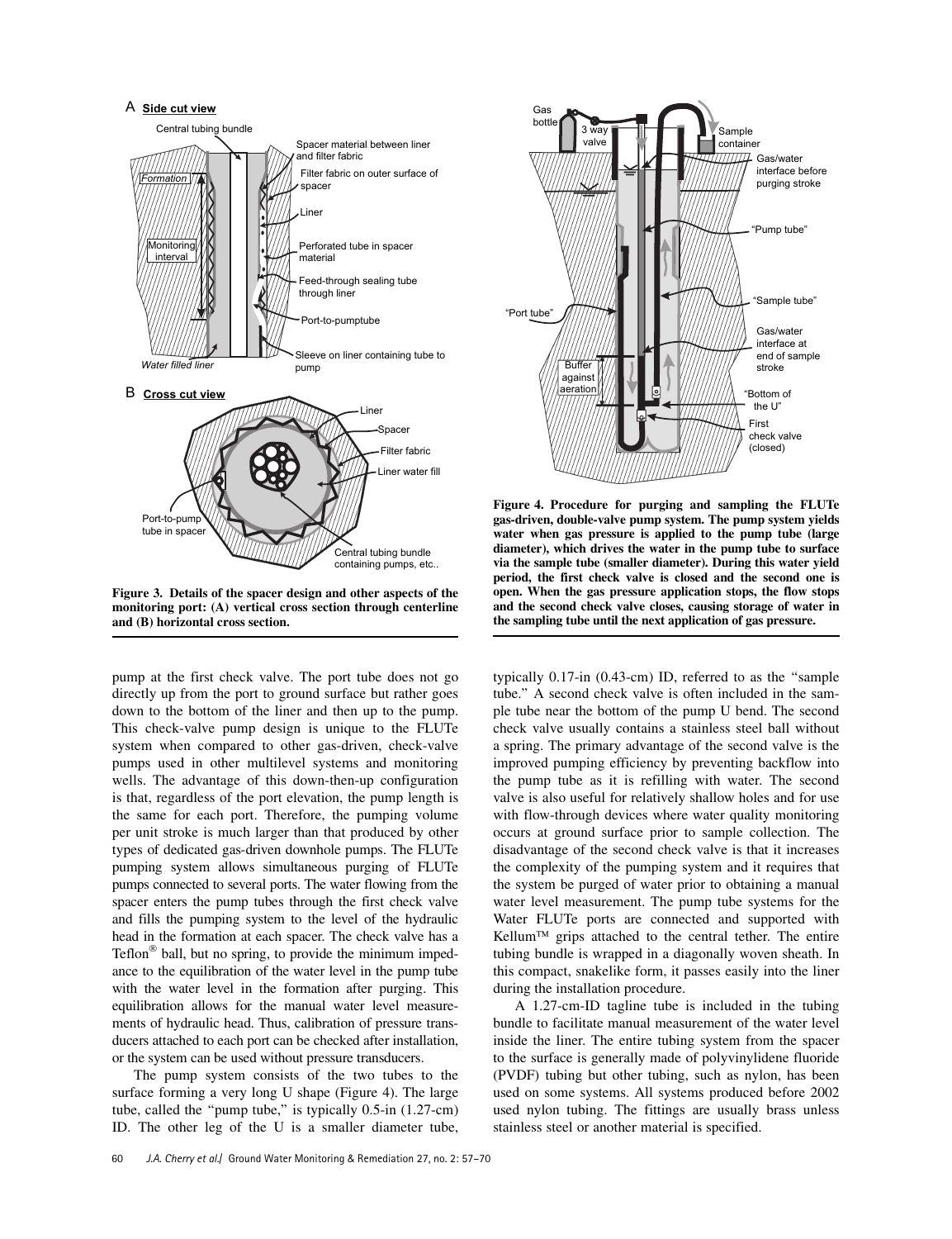# Liner Provides Borehole Seal

The liner is pressed tightly against the borehole wall when the water level inside the liner is kept a few meters or more above the highest head in the formation. The liner is custom built to the diameter specified for each hole and is generally sized slightly larger (i.e., 3 to 4 mm) than the nominal hole diameter so that the liner, when inflated, can easily expand into borehole wall irregularities. Borehole televiewer images taken inside a liner at the Cambridge site and other sites show that the liner conforms to wall irregularities, as shown in Figure 5. The video snapshot shown in Figure 5A is the borehole wall at approximately 53-m depth without the liner. The second snapshot is with the liner at about the same elevation (Figure 5B). The slight elasticity of the liner and the eversion process of installation allow the liner to conform very well to the irregularities of the borehole wall as evidenced by the similarities of the two photographs. Some boreholes have enlargements or cavities that are too large for the liner to fill by expansion. While the zones themselves are not sealed by the liner, seals do form at the necks above and below these zones (Figure 6), preventing the enlargements or cavities from jeopardizing the overall integrity of the borehole seal.

In the cavities or enlargements, the liner is not in contact with the borehole wall, i.e., unsupported liner. An essential property of the liner is that it is sufficiently strong to prevent rupture in those zones where the borehole wall has a much larger diameter than the liner. Liner burst tests conducted in the laboratory show that the typical unsupported liner can withstand an excess internal pressure up to 448 kPa (~45 m of head differential between inside and outside the liner). Though, failure pressure is inversely proportional to the diameter of the borehole. The capability of the liner for crossing cavities makes both the blank liner and FLUTe multilevel system suitable for use in karst. Reinforced sections of the liner or a stronger fabric can be used where video logs indicate large voids or sharp ledges that could cut the fabric.

If the depth to water in the borehole is too close to ground surface to allow the recommended 3-m differential for normal inflation, the interior water level can be increased by extending the liner as a column above ground surface or a weighted bentonite slurry can be used instead of water to fill the liner. Laboratory tests show that a 3-m head differential provides sufficient seal for the typical range of borehole diameters ( $\leq 10$  inches) and hazards, such as sharp edges, without overloading the liner. The heavy bentonite slurry fill was used in 13 liners in 2004 and 2005 to deal with shallow water table or artesian conditions. The liner is still removable where the bentonite slurry fill has been used. Application of a head differential within the range recommended previously is not always sufficient to achieve a complete seal in each interval between monitoring ports because, in some situations, hydraulic head much higher than the open-hole static level can occur at particular zones. The open-hole water level is a blended water level dependent on the hydraulic conductivity and hydraulic head distribution throughout the hole. Prior to installation of the multilevel system, the depth of highest head in the hole and the magnitude of this head are unknown. However, after the multilevel system is installed and head measurements are obtained, the presence of zones of higher head can generally be deduced from the head profile, and higher inflation pressure can then be applied incrementally until the head differentials for each of the ports are approximately 3 m. In the case of hydraulic testing where large drawdowns are created by pumping nearby wells, the potential for seals to be compromised and for liner ruptures to occur is increased and needs to be heeded during designs of such tests.

### Water Sampling Using the Double-Valve Pump

The most commonly used version of the FLUTe multilevel system has four or more monitoring ports with a double-valve pump attached to each port. The largest number of double-valve pumps used in a FLUTe multilevel system is 15 at the Cambridge site. For simplicity, Figure 2 shows a system with only one port. In FLUTe multilevel systems using dedicated pumps for multiple ports, the pump system of Figure 2 is replicated in the liner interior to match the number of ports. At sites where the formation hydraulic head is close enough to ground surface for suction pumps (e.g., peristaltic pumps) to be effective, the double-valve pumps are not required but provide a more convenient sampling method.

The double-valve pump operates as follows. After the pump tube has filled with water, a pressure source such as



Figure 5. Borehole television images taken in a hole in the dolostone aquifer at the Cambridge site: (A) image at a depth of approximately 53 m bgs without the FLUTe liner and (B) image inside the liner at approximately the same depth. Both images clearly show irregularities on the borehole wall, indicating that the liner conforms to the irregular wall surface (liner expands slightly to press into the borehole wall depressions).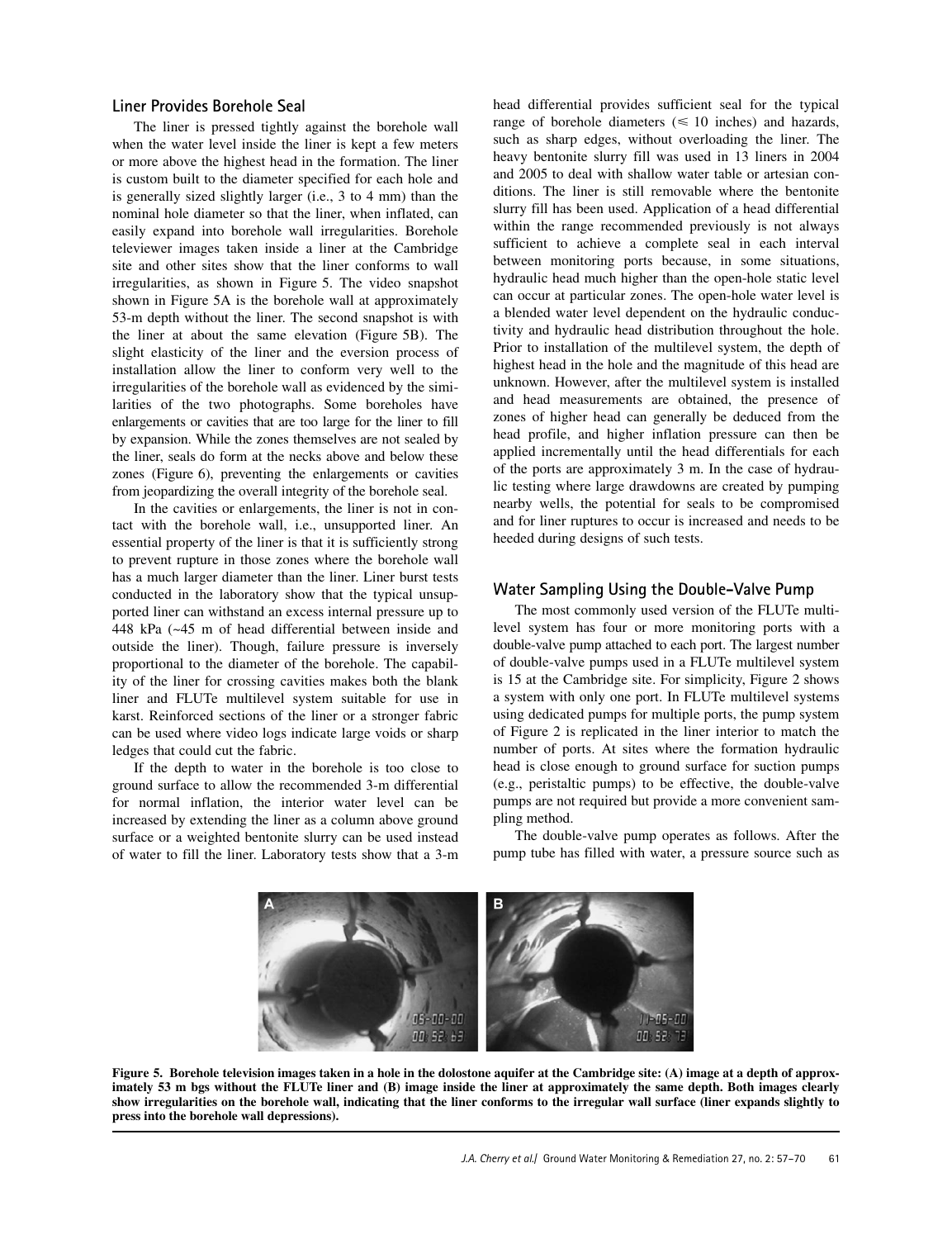

Cross sections E2-E4 larger than bit size.

Figure 6. Illustration of the behavior of a FLUTe liner during installation; as the liner descends through a breakout, it expands but cannot expand sufficiently to press against the breakout wall. The liner is then unsupported in this interval, but once the liner goes below the breakout, it once again presses against the entire circumference of the borehole.  $E1 =$ liner in normal size hole,  $E2 =$  liner expands where hole is larger,  $E3$  = liner cannot expand to fill breakout, so liner is unsupported but does not break unless excess head is applied,  $E4 =$  liner entering normal size hole, and  $E5 =$  liner proceeds down normal size hole.

a nitrogen tank (Figure 4) is connected to the top end of the pump tube. A ''purge pressure'' is applied from the standard nitrogen tank to the gas/water interface at the standing water surface in the pump tube. The applied purge pressure is great enough to force the interface to the bottom of the U and up the sample tube to the surface, thereby expelling essentially all of the water from the entire pumping system for that port. Only residual droplets are left in the sample tube. Then the pressure is dropped in the pump tube and the system is allowed to refill with formation water from the spacer via the port tube. The residual droplets are swept up by the recharge of the pump and sample tubes. The volume of the pump tube is usually far greater than that of the port tube plus the interstitial space in the spacer. Hence, upon the first recharge of the pump, some formation water adds to the fill of the pump tube through the first check valve during this first recharge. A second application of the purge pressure, referred to as a stroke, forces all of the water out of the pumping system again. This second purge stroke volume is discarded along with the first purge volume. The pressure in the pump is dropped again to atmospheric pressure, allowing the pump tube to refill for the second time. This second recharge volume is essentially all formation water.

In the next stage, called the sampling stroke, the pressure at the gas source is lowered to the ''sampling pressure.'' This pressure is prescribed for each Water FLUTe system and is sufficiently low that the gas/water interface can only be driven down to within 6 to 10 m of the bottom of the U bend. As the water for this stroke is driven out of the sample tube at the surface, a recommended volume of the first flow is discarded because it may contain aerated droplets from the last purge stroke. The sample is collected from the subsequent flow. As the interface in the pump tube approaches its lowest level, the flow rate from the sample tube slows dramatically for easy sample collection. The typical continuous flow volume for a single stroke from which the sample can be obtained exceeds 6 L, including 0.5 to 1 L for the discard, depending on the depth of the borehole and water table. The water sampled using this procedure essentially comes from the lower three quarters of the pump tube. If more sample water is desired, the pump pressure is dropped for another recharge. When applying the sample pressure again, there is no need to discard the first flow. The sample cycle can be repeated until no more sample water is desired or until the pump has extracted a sufficient volume of water to collect a sample from the desired distance away from the borehole. If desired, the flow from the sample tube can be directed under near steady-state conditions through a chamber with probes for measurement of chemical parameters such as pH, dissolved oxygen, and electrical conductance as commonly done during low-flow sampling. Water from the two initial purge strokes should not be used because it includes water that may have resided in the pump tubing for long periods of time and could have contaminant concentrations nonrepresentative of the formation water.

A distinct advantage of the FLUTe system compared to all other multilevel systems is that all ports can be purged and sampled at the same time with ease. Due to the U-tube design, the tubing length and purge volumes are essentially the same regardless of port elevation except for the hydraulic head differences between ports. Nevertheless, the tube systems can be purged and sampled with the same "purge pressure" and "sample pressure" requiring about the same time to sample all the ports simultaneously. In other words, it takes nearly as much time to purge and sample one port as it does to purge and sample all the ports in the system. Five to 15 minutes of continuous flow is available depending on how rapidly the pressure is applied during one sample stroke. By purging all ports at the same time, the hydraulic heads in all ports are disturbed by a similar amount minimizing the accentuation of transient vertical gradients and resultant vertical redistribution of water in the formation due to sampling. The tubing diameters and simple geometry make the system resistant to clogging even for sites with high turbidity.

# Application of the FLUTe Method to the Cambridge Site

The field site is located in an industrial part of Cambridge, Ontario (Cambridge site), where pesticide contamination, MET, in the overburden and the bedrock (Silurian dolostone) was discovered in 1993 beneath an agrochemical packaging and distribution facility. A network of conventional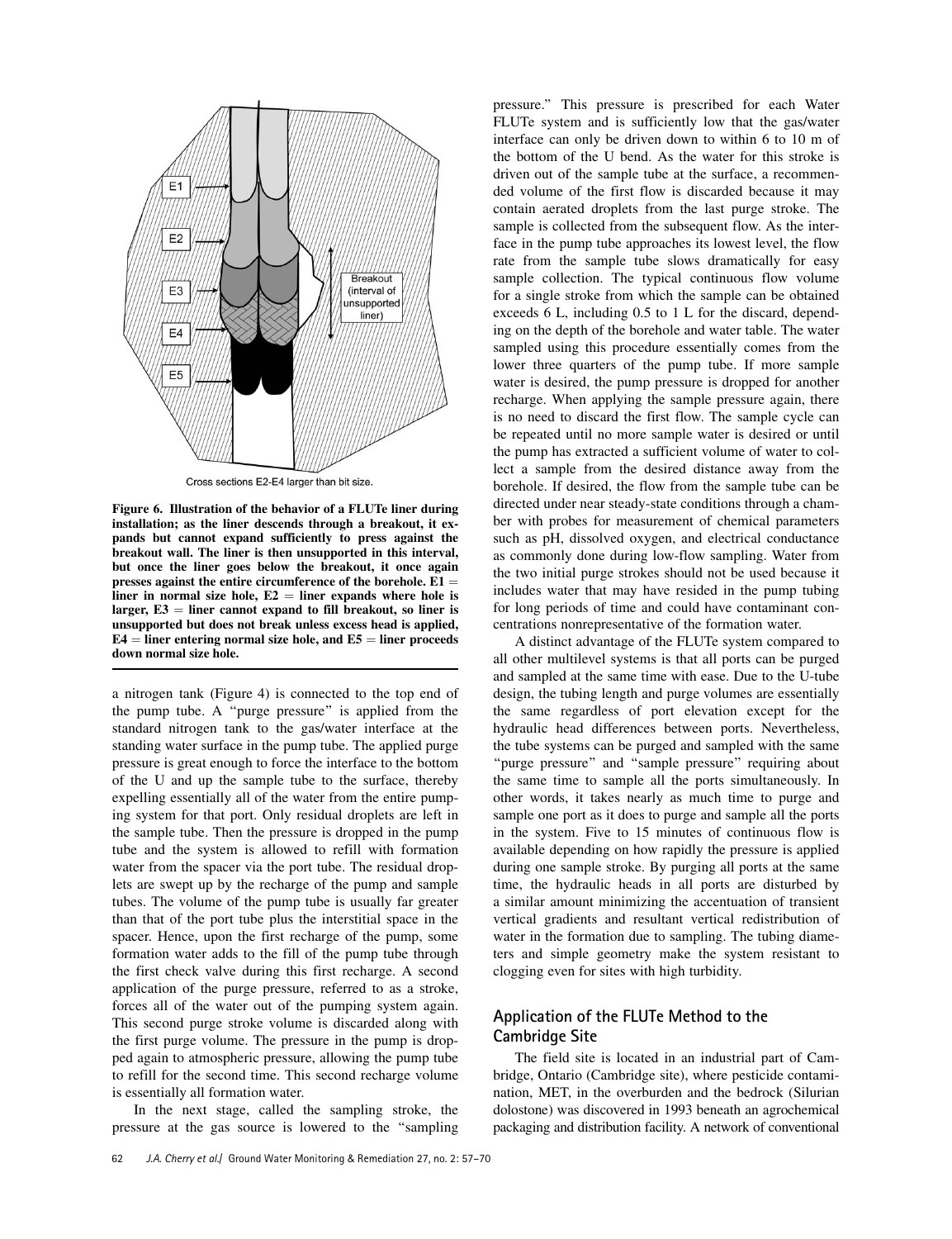monitoring wells was established in the overburden and in the bedrock during a major investigation in 1993 to 1995 (Carter et al. 1995). All of these wells are in the upper half of the 94.5-m-thick dolostone unit. During this initial investigation, TCE was also discovered in the ground water. A follow-up study showed that the source of the TCE is a nearby industrial site. The investigations reported here, which began in 1999, focus on monitoring in the dolostone. In the current study in which multilevel monitoring is the thrust, the goal is to monitor ground water quality from top to bottom in the dolostone aquifer and also in the upper part of the underlying shale aquitard. The previous study showed that MET and TCE contamination is present in the upper half of the dolostone (Carter et al. 1995) and no information was obtained from greater depth. The study area is situated in the vicinity of several municipal wells that supply water to the city of Cambridge. Therefore, comprehensive knowledge of the spatial distribution of chemical constituents relevant to water quality in the aquifer is needed.

Five Water FLUTe systems have been installed in the bedrock to date and more installations are anticipated. In each hole in which a Water FLUTe has been installed, a FLUTe liner was used prior to the installation to minimize borehole short-circuiting and to allow high-resolution temperature logging inside the liner. Borehole logging inside FLUTe liners offers opportunities for characterization of natural-gradient flow conditions without the openhole dominating flow conditions. Furthermore, it ensures an open stable hole for logging with downhole tools, but this must be done with care to avoid entanglement with the tether line. This is particularly important to protect against potential downhole loss of active radioactive sources associated with neutron and gamma-gamma logs. The liner system does not interfere with the use of high-resolution temperature and natural gamma tools, and prospects for application of the full wave form of acoustic televiewer appear to be good. In addition, transparent liner material has been used to facilitate video logging of borehole walls. At the Cambridge site, the liners were removed on occasions when borehole geophysics, straddle-packer testing, and borehole-flow metering were conducted but reinstalled to minimize the cross connection due to open borehole flow. Thus, comprehensive data sets pertaining to

lithologic and ground water flow conditions were used to custom design the Water FLUTe system for each hole. The resultant FLUTe depth-discrete monitoring systems were used to determine the spatial distributions of a wide variety of chemical constituents, including chloride from road salt, nitrate from sewage, TCE, and MET. Each contaminant has a different source location and input condition, resulting in different contaminant concentration distributions. There is no basis for presupposing where the highest concentrations of each contaminant will likely occur in any hole. Therefore, achieving a maximum number of monitoring intervals in each hole is desirable. The length and position of each port, and hence seals, should be based on geologic and hydrologic information obtained from each hole (i.e., core descriptions, geophysical, and/or hydrogeophysical logs that provide information on lithology, fracture, and flow distributions). The diameter of the borehole is the factor limiting the maximum number of monitoring intervals that can be accommodated in the FLUTe system.

In this investigation, the first hole was drilled using an air-rotary, water-well rig. The borehole had a nominal diameter of 14.3 cm (5.63 inches). The Water FLUTe installed in this hole contained 15 dual-purpose monitoring intervals. A nitrogen drive, double-valve pump, and a pressure transducer (Solinst /Geokon 4500H, Georgetown, Ontario, Canada) were attached to each of the 15 ports. This first hole extended to a depth of 100 m below ground surface (bgs) (70 m below top of rock), and the 15 monitoring intervals were distributed over the depth interval between 9 and 73 m below top of rock. Figure 7 shows the multilevel system coming off the reel and going down the hole and a view of the wellhead after the system was fully installed and ready for use. From the sampling of this Water FLUTe system and rock core–contaminant analysis performed in 2000 to 2001, it was found that MET and TCE contamination occurred at all monitoring depths. It was then decided to obtain borehole logging data and rock core analyses in the bottom part of the dolostone and in the upper part of the underlying shale. Therefore, the FLUTe system was removed after more than a year of monitoring. The deeper drilling was done in 2003, after which the reconstructed Water FLUTe system with the same configuration of ports was replaced in the hole to continue collection of temporal data. The replacement Water FLUTe used the



Figure 7. Photographs taken at the first installation at the Cambridge site in 2000 showing (A) the FLUTe multilevel system coming off the reel and going down the hole, while water from a hose is added to the system and (B) the wellhead unit for monitoring the 15 ports set up after installation of the multilevel system.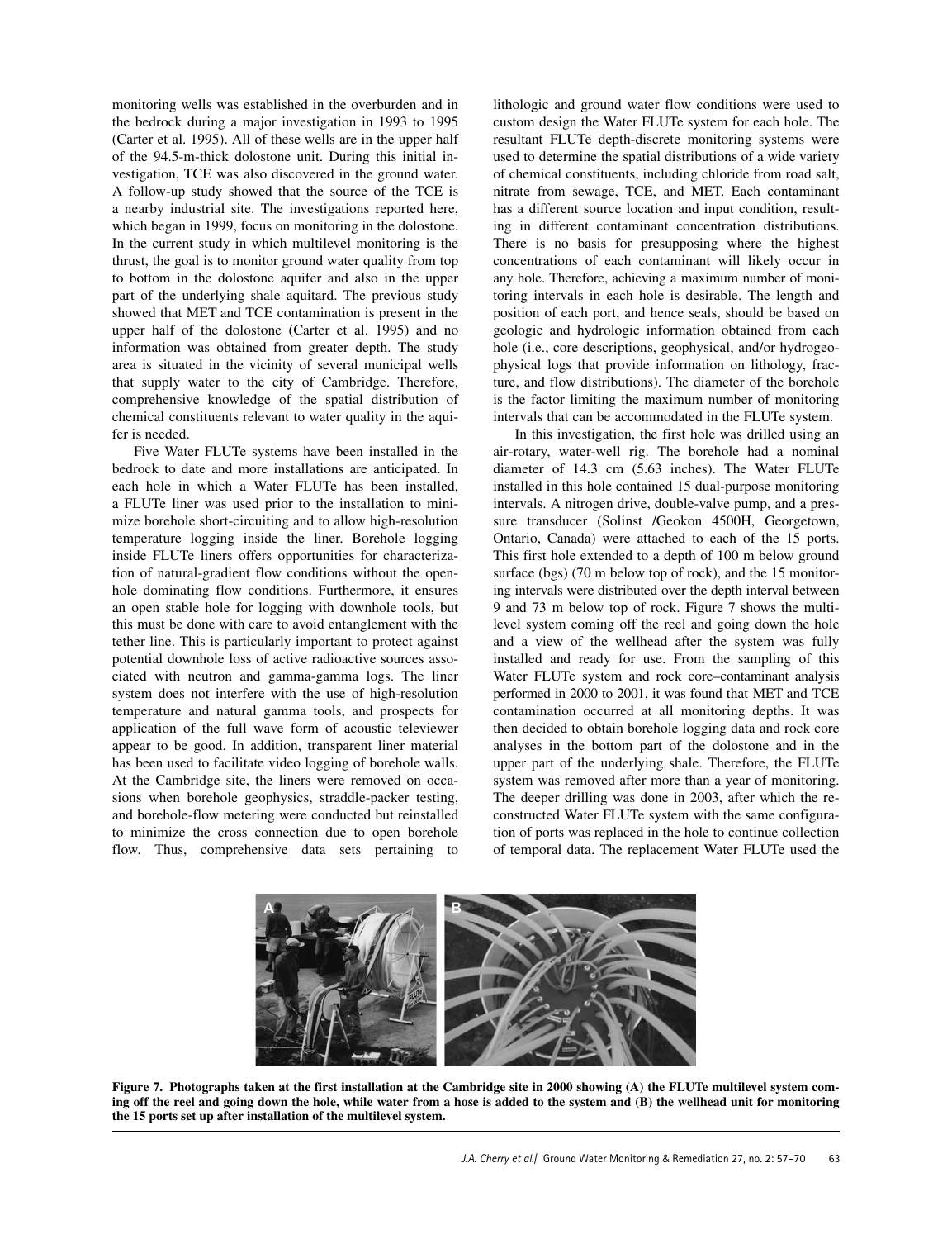pumps taken from the removed system and new pressure transducers (In Situ PXD-261, Fort Collins, CO). This experience demonstrated easy installation and removal of the FLUTe system with the maximum practical number of dual-purpose monitoring intervals (i.e., maximum number of ports is 15 for 14.3-cm-diameter hole). Although there is space remaining inside the liner and tubing bundle, a larger number would strongly diminish prospects for successful installation and removal. However, a larger number of monitoring intervals could be achieved if each port were not dual purpose. For example, if fewer pressure transducers are used, more pumping ports can be included.

Four additional holes were drilled at the Cambridge site. The first of these was drilled using a PQ coring system producing a 5.0-in (12.7-cm) borehole. The FLUTe system incorporated 10 dual-purpose monitoring intervals (sample pump and pressure transducer [In Situ PXP-261]). The remaining three holes were HQ coreholes (3.78-in [9.6-cm] diameter). To achieve the most comprehensive monitoring configuration specific to the needs of the site conditions, these systems have 12 ports with pumps and 6 of these 12 ports have pressure transducers. If each port were to have both a pump and a pressure transducer, the maximum number of ports would be eight or nine. Assessment of the results from the 15-port system installed in the first hole using a combination of 12 pumping ports and 6 transducer ports was deemed optimal. Fewer pressure transducers than pumping ports were used in the HQ holes because the variability with depth in the chemical distributions in each hole was much greater than that for hydraulic head distribution at any given time. Furthermore, a negligible vertical component of hydraulic gradient was observed within the aquifer. Pressure transducers, however, were deemed essential to monitor temporal head variability due to intermittent pumping of water supply wells and hydraulic response to recharge.

The 12 water supply wells located within 3 km of the multilevel systems are pumped at varying rates according to user demand. Figure 8 shows representative results from pressure transducers recorded over a 2-week period in 2000. Only the shallowest port and the deepest port are shown; all of the other ports provided the same temporal trends with hydraulic head at positions between the two shown on this figure. The transducer records show that there is a large diurnal and weekly change in hydraulic head with the lowest to the highest head in each port differing by as much as 5 m within a week interval. In addition, even the daily variations in head are large. The alternative to the use of pressure transducers in the multilevel systems would be to use the open pump tubes for manual measurements. However, because of the rapid daily fluctuations, manual measurements do not provide data suitable for determining head differences at a particular snapshot in time between the various monitoring locations. Moreover, it is impractical to simultaneously measure hydraulic head manually in the 12 wells to give reliable hydraulic gradients.

Figure 9 shows the vertical profiles of head for the 15-port multilevel system for a point in time on October 7, 2000, and on the September 2, 2004. The shapes of the two profiles are nearly identical. This shows that the change in pressure transducers between the two monitoring years had no substantial influence on the results and that all of the transducers were operational in both systems. The manner in which the water FLUTe system is installed in the holes is sufficiently protective of the transducers to avoid damage during installation.

The uppermost three ports in the multilevel system (Figure 9) show the largest head differentials. For example, on September 2, 2000, the head drop between the uppermost port and the port below is 1.2 m, resulting in an estimated vertical component of the gradient of 0.7. The head drop between the second and third port is 0.8 m, resulting in an estimated vertical component of the gradient of 0.3. The length of sealed borehole section between these ports is 1.8 and 2.4 m, respectively. The smaller amplitude of the



Figure 8. Temporal variation in hydraulic head caused by pumping from nearby municipal wells. Shallowest and deepest ports in the Cambridge site UW16B FLUTe multilevel system are shown: (a) each day shows a cycle from low to high to low reflecting more pumping during business hours and (b) each week shows a cycle with recovery during the weekends reflecting diminished demand by industry.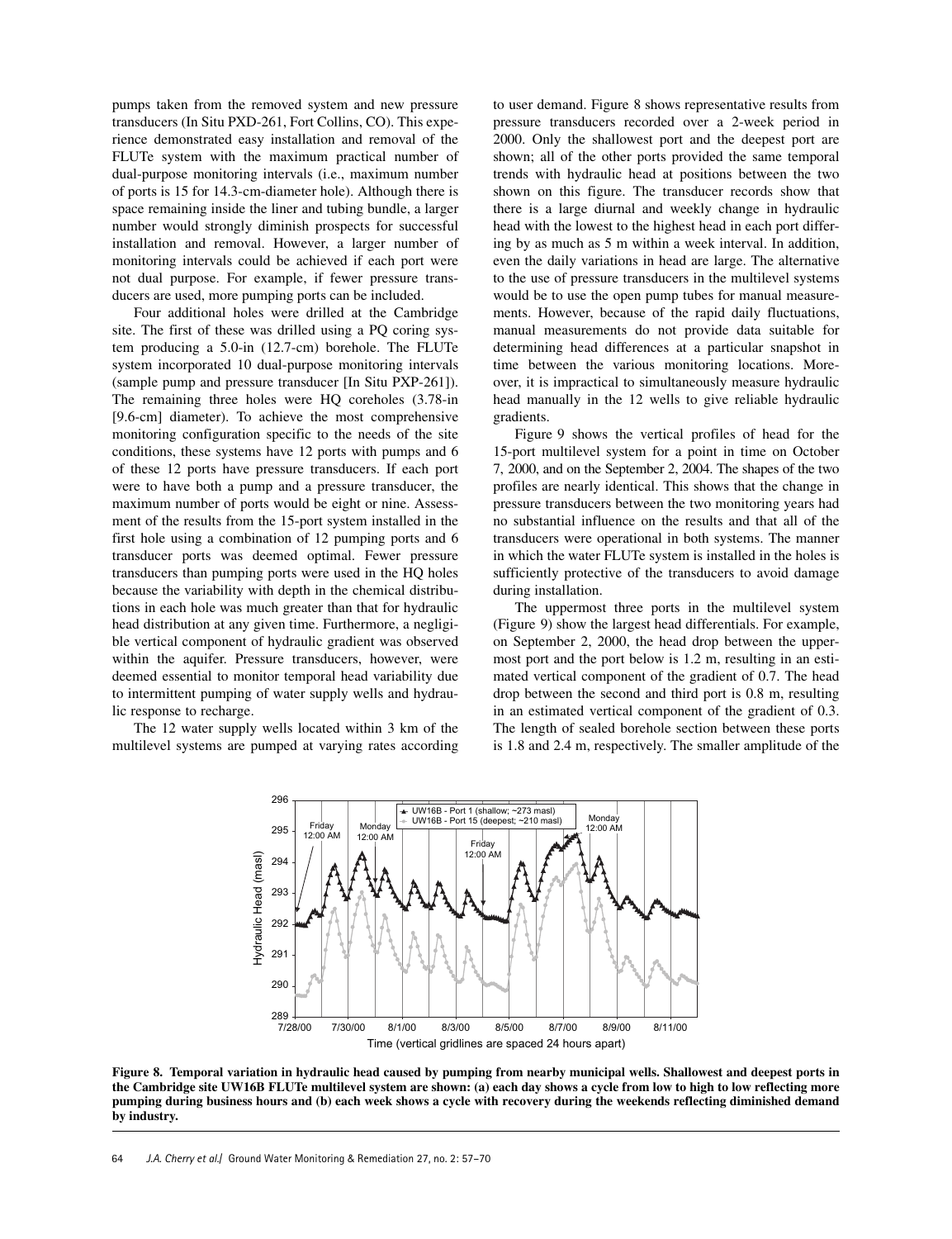

Figure 9. Hydraulic head profiles from the FLUTe depth-discrete MLS in the Cambridge site dolostone aquifer, comparison of two representative profiles for the FLUTe system in 2000 and 2004.

head variations with time shown by the uppermost three ports (e.g., upper port in Figure 8) and the strong component of the vertical hydraulic gradient shown by these upper ports indicate that this upper part of the dolostone aquifer has greater resistance to vertical flow than the deeper part of the aquifer. Without the large number of ports and the pressure transducers, it would not be possible to discern such characteristics of the hydrogeologic system.

Figure 10 shows representative results for several contaminants (MET, TCE, Cl,  $NO_3$ ,  ${}^{3}H$ ) obtained from the 15-port system. The large number of data points for each profile establishes distinct features for each contaminant distribution with depth. If fewer ports had been used, important maxima or minima for each contaminant would likely have gone unobserved. For example, in the bottom half of the aquifer, the deepest maximum values for TCE, MET, and chloride are present in only one port and, therefore, would have been missed if this point were absent. The nitrate profile shows the presence of nitrate limited to the uppermost part of the aquifer with an abrupt lower boundary of nitrate contamination. Consistency between sampling results for MET and TCE and the lack of other organic compounds when comparing 2000 and 2004 results provide confidence that the results are representative of the formation without significant influence by any biases due to interactions between the contaminants and the tubing or liner material. Each of the 15 ports was sampled monthly in 2000 and 2004. The time for the purging and sampling episodes was approximately 3 h. A single stroke of the double-valve pump supplied approximately 3 L of water from each sample tube. The single stroke provided sufficient sample volume for the analytes required for the project, and sample collection time did not increase appreciably when the list of analytes was expanded.

# Experience at Other Sites, Failure Mechanisms, and System Longevity

The Water FLUTe for ground water monitoring was first installed in the summer of 1999 at a fractured sedimentary rock site in Valley Forge, Pennsylvania. Four-port systems with open tubes for manual water level measurements and double-valve pumps for sampling were installed in six 12.7-cm-diameter vertical holes to 45 m bgs. These systems have performed without problems since their installation (T. Bergling, personal communication, 2005). In addition to the Pennsylvania site and the Cambridge site, the system has been used at 63 sites across North America in many types of rock, including granite in New England, sandstone in California, shale in New York and New Jersey, basalt in Idaho, and karst in Tennessee and Alabama. FLUTe systems have been installed in boreholes with diameters between 7.62 and 45.7 cm and to depths ranging between 15 and 270 m bgs. The depths to static water level have ranged from flowing artesian conditions to 150 m bgs. Installations in karst formations have been successful, even when the borehole passed through substantial caverns and solution channels.

The effectiveness of the seal provided by the FLUTe liner in a borehole in a sedimentary rock sequence was confirmed in comparisons of hydraulic head measurements made using packer systems and buried pressure transducers (Bradbury et al. 2007). At the test location, hydraulic head in upper and lower sandstone formations separated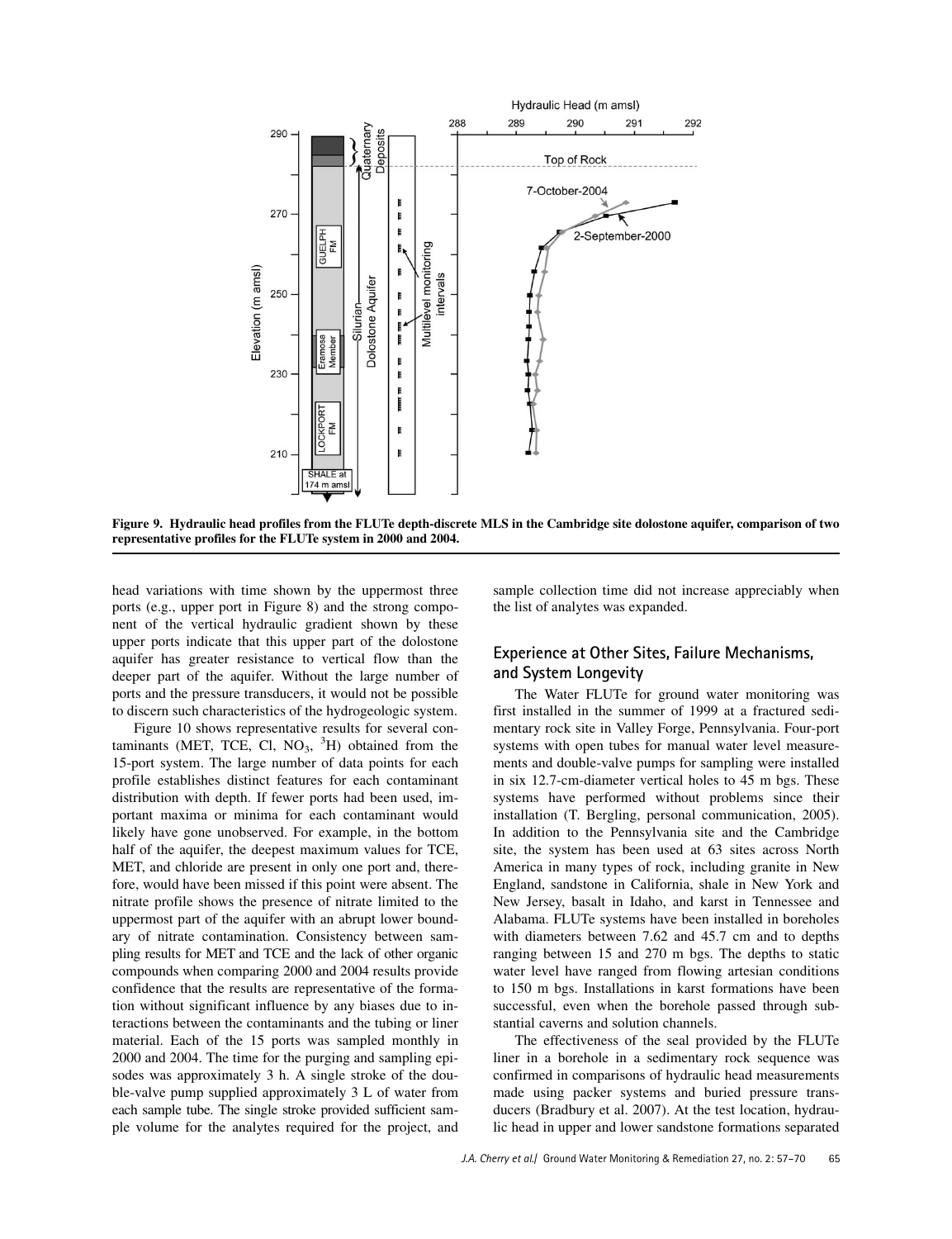

Figure 10. Examples of ground water quality data obtained from the 15-port multilevel system at the Cambridge site: (A) atmospheric-derived tritium, (B) nitrate, (C) chloride, and (D) TCE and MET. Sampling at closely spaced vertical intervals identifies abrupt changes in concentration with depth with distinct maxima and minima.

by a shale unit of approximately 1 m in thickness differed by approximately 8 m. The hydraulic head measurements from adjacent ports in the FLUTe system that straddled the shale unit were in excellent agreement with those made using the packer tests and buried transducers. The capability to maintain this magnitude of head differential over such a short vertical interval is indicative of an excellent seal between the FLUTe liner and the borehole wall.

The Water FLUTe system has been used to investigate a range of contaminants at many chlorinated solvent sites as well as sites with petroleum hydrocarbons (e.g., benzene, toluene, ethylbenzene, and xylene; methyl tertiary-butyl ether), polychlorinated biphenyl compounds, or radionuclide contamination. Failures of the Water FLUTe system have been infrequent and nearly all of those that occurred failed at the time of installation due to liner damage during installation or a manufacturing defect. With only two exceptions, each problem was fixed by removal of the liner and repair of the system. For one exception, a small leak was sealed by filling the liner with a bentonite slurry. Failure of the system after it has been in use is very rare (1 in 70), and that failure was attributed to chemical attack caused by contact with a zone of high-concentration chlorinated solvents. At the Cambridge site, 1 of 15 ports stopped producing water a few months after the system had been working well. When the liner was removed (about 1 year later), it was observed that the filter fabric was torn on a spacer located at the bottom of the casing, and the port tube had become clogged with sand. The problem was solved by installation of a reconstructed Water FLUTe system.

A major part of the cost of a comprehensive FLUTe multilevel system is the purchase of the dedicated pump and/or pressure transducer for each port. However, in many hydrogeologic situations, the necessary data can be acquired without attachment of a pump and pressure transducer to each port. For example, at sites where the hydraulic head at all depths in the zone of investigation is less than the practical suction depth (i.e., less than  $\sim$ 7.5 to 9 m), open tubes (e.g., 1.2-cm diameter) and a peristaltic pump can provide water samples. If the formation head is somewhat deeper, inertial pumping can be used for purging and sampling. Standard water level probes can be used for manual water level measurements in the open tube as long as temporal fluctuations are not excessive. Small diameter (~1-cm) pressure transducers are available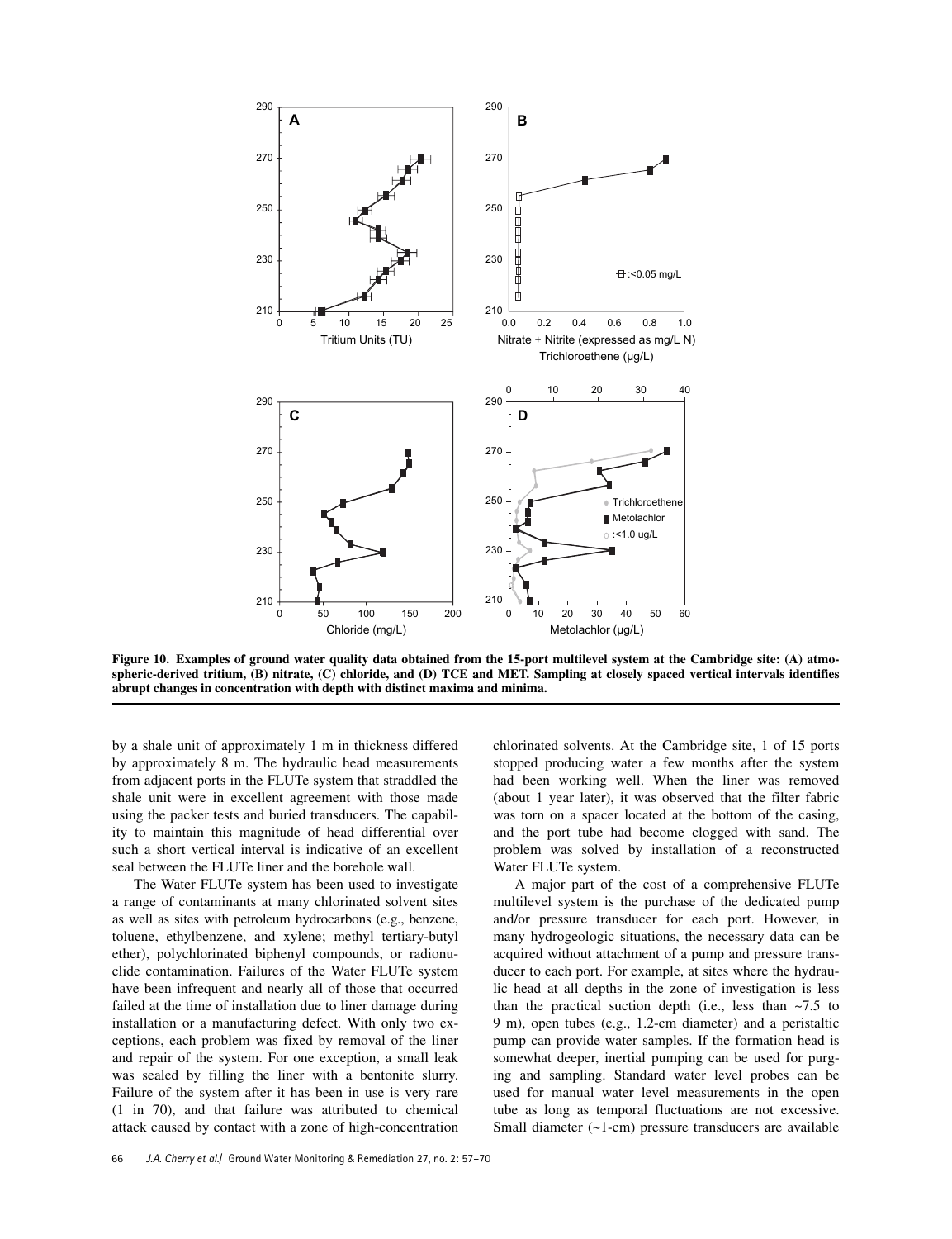commercially (e.g., Druck Model PDCR 35/D). In some situations, only hydraulic head or alternatively water chemistry data are required, in which case cost is reduced by tailoring the systems to this single purpose. For example, we recently used single-purpose FLUTe systems in a fractured-bedrock study where pumping tests were used to examine fracture network interconnectivity. At this site, FLUTe systems with only pressure transducers attached to each port were installed in each hole. Each system included 16 pressure transducers distributed from 4.6 to 45 m bgs in 10.1-cm-diameter holes. After the pumping tests were completed, the multilevel systems were removed and the pressure transducers were used for other purposes.

Although the FLUTe systems are normally inflated using water, in a few cases, a bentonite slurry was used to achieve the necessary positive fluid pressure differential in the liners when the static borehole water level was close to or aboveground surface. For these artesian conditions, the bentonite slurry was made heavier by addition of barium sulfate, which is a common drilling mud additive. At sites where the longest possible longevity of the FLUTe system is needed with minimum maintenance, it may be desirable to inflate the system using bentonite or bentonite/cement slurry. In cases where a slurry is used, a tremmie tube (1.8- to 2.5-cm outside diameter) is built into the tubing bundle. The tube extends to the bottom of the liner so that the internal water column can be displaced as the slurry is injected.

The addition of weighted mud inside the FLUTe liner has become a common practice for artesian conditions. Tests of the preferred bentonite/barite mixture for a stable mud column were conducted on a vertical 4.25-m column to assure that the barite would not settle out of the bentonite slurry. The simple test for settlement of the mixture was to lower the mud-filled pipe into a horizontal position and determine the balance point of the pipe. The pipe mass center was within 0.3 cm of the center of the pipe. There was no settlement of the  $1.26$  g/cm<sup>3</sup> mixture over a 2-year period.

The performance of the Water FLUTe system can be compromised by failure of the liner or failure of individual ports. If a leak develops in the liner, a loss of adequate head differential to maintain the seal between the borehole wall and the liner will result. In this situation, the entire system has failed and must be removed for repair and reinstallation or installation of a new system. Because the system is removable, both options are available. Leaks are easily detected by monitoring the water level inside the liner over time. Failures of individual ports may arise as a consequence of the failure of the pressure transducer, malfunction of the pump likely as a result of sediment in the ball valves, or clogging of the filter material in the spacer. If the pressure transducer or pump fails, it may be possible to manually measure the water level in or obtain a water sample from the pump tube. Clogging of the screen material in the sampling interval has yet to be observed in system applications. A failure of one port does not influence the integrity of other ports in the system. In all cases, however, the system can be easily removed and repaired as necessary.

# Potential for Water Quality Sample Bias

All ground water sampling systems have potential to cause particular types of bias in the contaminant concentrations and the FLUTe system is no exception. Five potential possibilities for bias are considered here for organic contaminants: (1) bias due to contaminant sorption/ desorption from the tubing conveying the water from the port to surface; (2) contaminant diffusion from the formation through the liner to cause contamination accumulation in the interior water column and then diffusion through the tubing conveying the water sample to surface; (3) contributions of chemicals leached from the system materials (i.e., from the urethane-coated liner and from the tubing conveying the sample); (4) mixing of stagnant water in the port spacers with fresh formation water during the sampling; and (5) inclusion of aerated water droplets from the purge cycle into the water sample if initial water from the sample stroke is not discarded. Drag-down of contaminants sorbed on the liner is not a potential bias source because the liner is everted into the hole. Potential biases (1), (2), and (5) would cause the contaminant concentrations measured in the sample to be less than (e.g., sorption or volatile loss) or greater than (e.g., desorption) the actual contaminant concentrations in the formation, and (3) and (4) would likely cause the sample to show presence of contaminants not occurring in the formation water. These five effects would be very situation dependent, and the FLUTe system and operational procedures are designed to minimize them. First, the tubing used in the pumping system is PVDF (changed from nylon tubing used prior to 2002). Parker and Ranney (1997, 1998) conducted laboratory studies of sorption/desorption to various tubing materials using eight organic compounds: nitrobenzene trans-1, 2-dichloroethylene, m-nitrotoluene, TCE, chlorobenzene, o-dichlorobenzene, p-dichlorobenzene, tetrachloroethylene (PCE), and 20 types of tubing ranging from low-density polyethylene through Teflon. They concluded that among the polymers, fluorinated ethylene propylene (FEP), FEPlined polyethylene (PE), and PVDF were the least sorptive materials tested; PVDF was the best tubing tested, by a good margin, for minimal sorption of TCE and PCE. The Parker and Ranney studies measured the contaminant uptake (sorption) and leaching (desorption) by the tubing materials in a way that includes all of the uptake and leaching mechanisms (i.e., mass transfer) between the water and the tubing, including diffusion into and out of the tubing during alternate clean and contaminated water flows. Therefore, PVDF has been used in the FLUTe multilevel system since 2002, although other types can be used to suit special circumstances (i.e., contaminant types) to achieve lower costs where appropriate. The sample bias indicated in the study of Ballestero et al. (2002) was caused by failure to follow the recommended purging and sampling procedure. Also, those errors were aggravated by the nylon tubing design used in systems built in 2002 and earlier.

The other aspect of the FLUTe system design that minimizes bias from processes (1) and (2) is the relatively large yield for each pump stroke. This yield causes water from the formation to pass quickly from the formation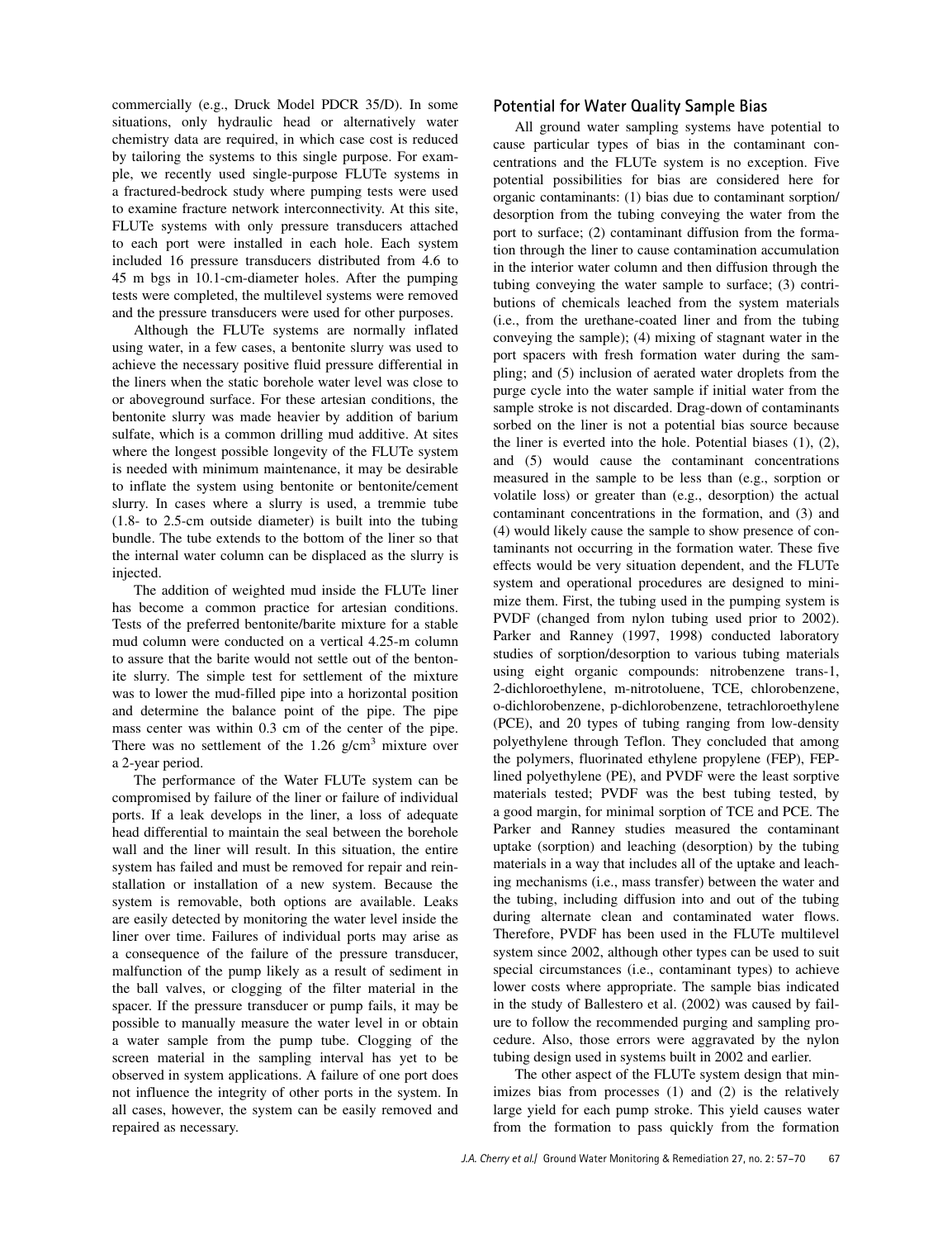through the entire pumping system to the surface. Typical flow rates from the system average about a liter per minute. The recharge rates are similar for the uppermost ports but faster for the lower ports in a high transmissivity interval. Because the first recharge water is also the last to flow out the sample tube, the longest residence is 10 to 15 min, with a more typical time for the water collected after the discard of 5 to 7 min. If the interval transmissivity is low, the recharge time will be dominated by the formation transmissivity. The use of PVDF tubing further minimizes the effect of longer residence times. Issue (5) is addressed by the sampling procedure, which discards the first flow from the sampling stroke.

The third possible source of bias, the leaching of compounds of potential concern from the liner fabric and/or tubing, can be minimized through rigorous purge and sampling practices and can be expected to decrease with time. Trace levels of benzene have been detected in ground water samples from systems where nylon tubing was used, but it is not a concern where PVDF was used. The leaching of toluene, total organic carbon (TOC), and arsenic from the liner material has been documented in field systems and laboratory leach tests. These compounds are seen in the sample water to varying degrees depending upon time and whether the prescribed purge procedure was performed. Toluene, which is used in the production of the urethane coating, has been found in the ground water samples at concentrations of several hundred micrograms per liter, with more typical values of 10 to 70  $\mu$ g/L soon after the liner installation. The concentrations of toluene have been shown to decrease with time to near nondetectable levels after several months to a year. Concentrations of TOC in ground water obtained from FLUTe systems have ranged from ''nondetect'' to several milligrams per liter immediately following installation but typically decrease with time to less than 1 mg/L. A recent side-by-side comparison of a FLUTe system and three cluster wells showed good agreement for TOC concentrations ranging from 1 to 14 mg/L in sampling intervals at the elevations of the three well screens (T. Roeper, personal communication, 2005) .

The urethane-coated fabric was developed for military use. As part of its general specifications, the material contains arsenic to prevent mildew formation. The liner material may leach some arsenic to ground water. In recent leach tests, arsenic was present at concentrations of as much as 0.2 mg/L in water that had contacted the samples of standard fabric for periods of several weeks. The volume of water in the monitoring interval in contact with the liner material adjacent to each port is small in field systems. Ground water is flushed through the interval immediately following installation and in subsequent pumping cycles associated with purging and sampling. FLUTe liners and MLS systems installed to date have used the standard liner material, but the potential for use of nonstandard, arsenic-free liner fabric has been explored with the manufacturer. Concentrations of arsenic leaching from the material will also likely decrease with time. In field systems, most of the ground water in contact with the liner will be removed during the sample purge cycles. The formation ground water that enters the spacer during the pumping cycles for sample collection contacts the liner material for periods of minutes. Although potential contributions of arsenic to the ground water may be very small during the postpurge sampling process, the use of nonstandard, arsenic-free fabric would be preferable in projects where arsenic is a contaminant of concern.

The fourth source of bias, the mixing of stagnant water from the sampling interval with formation ground water during sampling, is expected to be minor. The volume of water in the sampling interval between the liner and borehole wall is small. For example, in a 10-cm-diameter borehole, the storage reservoir for each meter of length of spacer is approximately 300 mL. This is orders of magnitude smaller than the sampled reservoir of the other multilevel systems used in fractured rock, where there is a large annulus between the port casing and borehole wall. The small reservoir of the FLUTe system results in rapid replacement of the reservoir water volume during a single purge stroke.

# Prevention of Open Borehole Cross Connection

Depth-discrete MLSs of all types, including the FLUTe system, provide more insightful data sets when they are designed to suit the particular features of each hole based on core descriptions, borehole geophysics, and/or hydraulic testing. This borehole information is acquired after each hole is drilled; therefore, there is a period of time between completion of drilling and finalization of the multilevel system design that requires sealing to minimize vertical flow conditions in the hole. The potential for cross contamination caused by vertical flow in the open hole may cause sample bias. Sterling et al. (2005) provide a field example involving TCE cross contamination in sandstone. At the Cambridge site, such cross contamination was minimized through use of blank liners installed immediately after the drill rods were removed from the completed hole. The blank liners were removed when straddle-packer hydraulic testing and particular types of borehole geophysics (e.g., acoustic televiewer and formation resistivity) were done in the holes and reinstalled thereafter. Other types of geophysics (e.g., gamma, electromagnetic [EM] conductivity) were done inside the liner. The blank liners were installed using the procedure described for the Water FLUTe system. Removal was easily accomplished by lowering the water level 1 to 2 m inside the liner (close to but not below the open borehole static water level) to facilitate its inversion during removal. With the blank liner in each hole, the multilevel system for that hole was designed and built according to hole-specific features and conditions. Upon arrival of the system at the site, the blank liner was removed and immediately thereafter the multilevel system was installed.

# System Removability

The ability to remove the FLUTe system from holes is advantageous in four ways. First, if problems arise during the installation of a FLUTe system, which occurred at the Cambridge site when a new version of the system was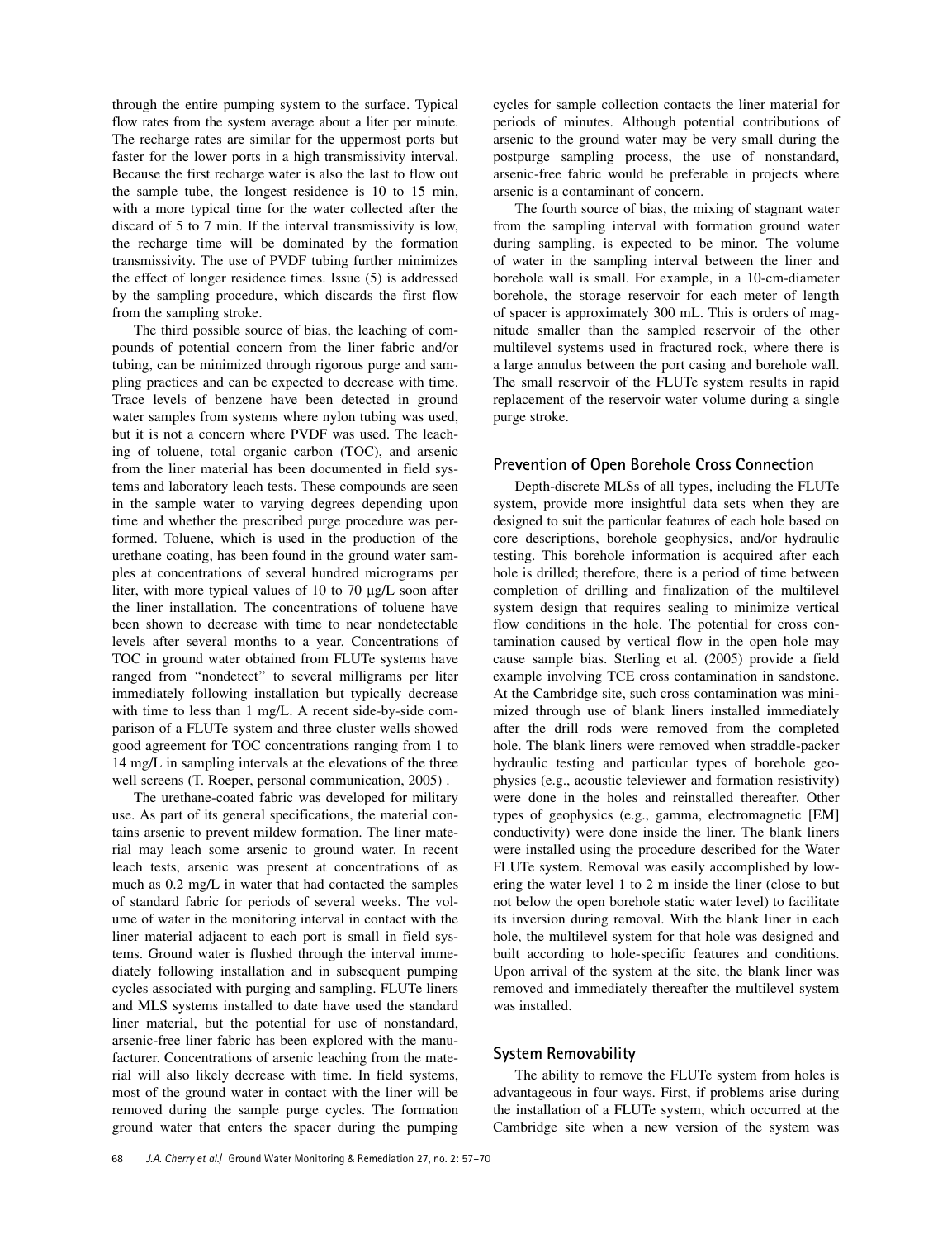being tried in 2005, the system can be readily removed for repair back at the manufacturing facility (Santa Fe, New Mexico). In the meantime, a FLUTe blank liner is installed in the hole to prevent hydraulic cross connection until the repaired system is returned to the site for reinstallation. Because no drill rig is used for installation or removing of the FLUTe system, the cost of using FLUTe systems does not include any rig expense. In the unlikely event that blockage or caving of the hole occurs during installation, removability avoids costs of stuck equipment or rig time for multilevel system removal. Once the liner everts into the hole, it supports the hole wall everywhere against slough of loose rock into the hole.

The second advantage of removability is that the borehole is available for other uses. For example, at the Cambridge site, the first FLUTe system was installed in a 100-m-deep borehole. No contamination was expected deeper in the aquifer, which turned out to be incorrect. Therefore, after using the FLUTe system in the 100-mdeep hole to collect data for a year, the system was removed to allow the hole to be drilled deeper. Thus, this first FLUTe system was used as an exploratory tool to acquire information to design the longer-term monitoring system. The third advantage of removability is that the system can be purposefully used for temporary monitoring to avoid the financial risk of potential long-term compliance monitoring. The fourth advantage is that the system allows for decommissioning in a reliable manner. The system can be removed easily and then the hole can be securely sealed with grout.

## Summary and Conclusions

The FLUTe technology is a new and innovative approach for hydrogeologic characterization in bedrock boreholes because the blank liner allows temporary borehole sealing to minimize hydraulic cross connection and the multilevel system can be custom designed for each hole with seals in all segments of the hole not used for monitoring.

The use of the FLUTe systems in five dolostone holes at the Cambridge site demonstrated that the system accommodates a maximum of 15 dual-purpose monitoring ports in a 14.3-cm-diameter borehole and a maximum of 10 dual-purpose ports in HQ size holes (9.7-cm diameter). Site-specific designs can accommodate additional ports. For example, 12-port systems were installed in HQ holes at the Cambridge site when optimizing ports for sampling and/or hydraulic head monitoring. Also, at the Cambridge site, the pressure transducers recorded the strongly transient characteristics of the hydraulic head distribution in the water supply aquifer, confirming the advantage of continuous hydraulic head measurements to accurately determine hydraulic gradient in such a transient system. The easy removability of the system was demonstrated when the 15-port system was pulled out of the first monitoring location to allow deeper drilling, and blank liners were installed and withdrawn many times. Removability is an asset allowing alternative borehole uses and low cost borehole decommissioning when the need arises. Problems

encountered in the first trial in an HQ size hole led to an improved design. The latest design uses PVDF tubing to conduct the formation water from the port to the surface, which minimizes sampling bias due to tubing effects.

The five FLUTe systems at the Cambridge site contain a total of 63 ports. The recording systems for ground water pressure and the short time required for system purging and sampling have facilitated the collection of large data sets with minimal effort by the field personnel. The FLUTe multilevel system has several unique advantages, including easy removability, suitability for application in boreholes with a range of diameters, and the small volumes of water required for complete purge of the pump tube system. Because installation of FLUTe systems does not require use of a drill rig, and because the blank liner is used to seal the hole immediately after drilling, the time between completion of drilling and installation of the custom-built multilevel system need not be subjected to difficult or expensive scheduling constraints.

### Acknowledgments

We thank the many people who played essential roles during the installation of the FLUTe liners and multilevel systems at the Cambridge site, most notably Bob Ingleton, Paul Johnson, and Erik Storms, and those who acquired the data from the systems, specifically Leanne Burns, James Plett, and Chris Turner. Funding for the Cambridge site investigations was provided by Syngenta Crop Protection Canada Inc., Canada Foundation For Innovation, and the Natural Sciences and Engineering Research Council of Canada.

Editor's Note: The use of brand names in peer-reviewed papers is for identification purposes only and does not constitute endorsement by the authors, their employers, or the National Ground Water Association.

#### References

- Ballestero, T.P., G. Pulido-Silva, and K.S. Newman. 2002. Comparison of bedrock well water sampling methods. In Proceedings of National Ground Water Association Conference on Fractured-Rock Aquifer 2002, March, 13–15, Denver, Colorado, 142–146. Dublin, Ohio: National Ground Water Association.
- Berglard, T. 2005. Personal communication. Baltimore, Maryland. June 23.
- Black, W.H., H.R. Smith, and F.D. Patton. 1986. Multiple-level ground-water monitoring with the MP system. In Proceedings of the Conference on Surface and Borehole Geophysical Methods and Ground Water Instrumentation. Dublin, Ohio: National Water Well Association.
- Bradbury, K.R., M.B. Gotkowitz, D.J. Hart, T.T. Eaton, J.A. Cherry, B.L. Parker, and M.A. Borchardt. 2007. Contaminant Transport Through Aquitards: Technical Guidance for Aquitard Assessment. Report 91133B. Denver, Colorado: American Water Works Research Foundation. 170 pp.
- Carter, R.S., W.H. Stiebel, P.J. Nalasco, and D.L. Pardieck. 1995. Contamination of ground water by pesticides in